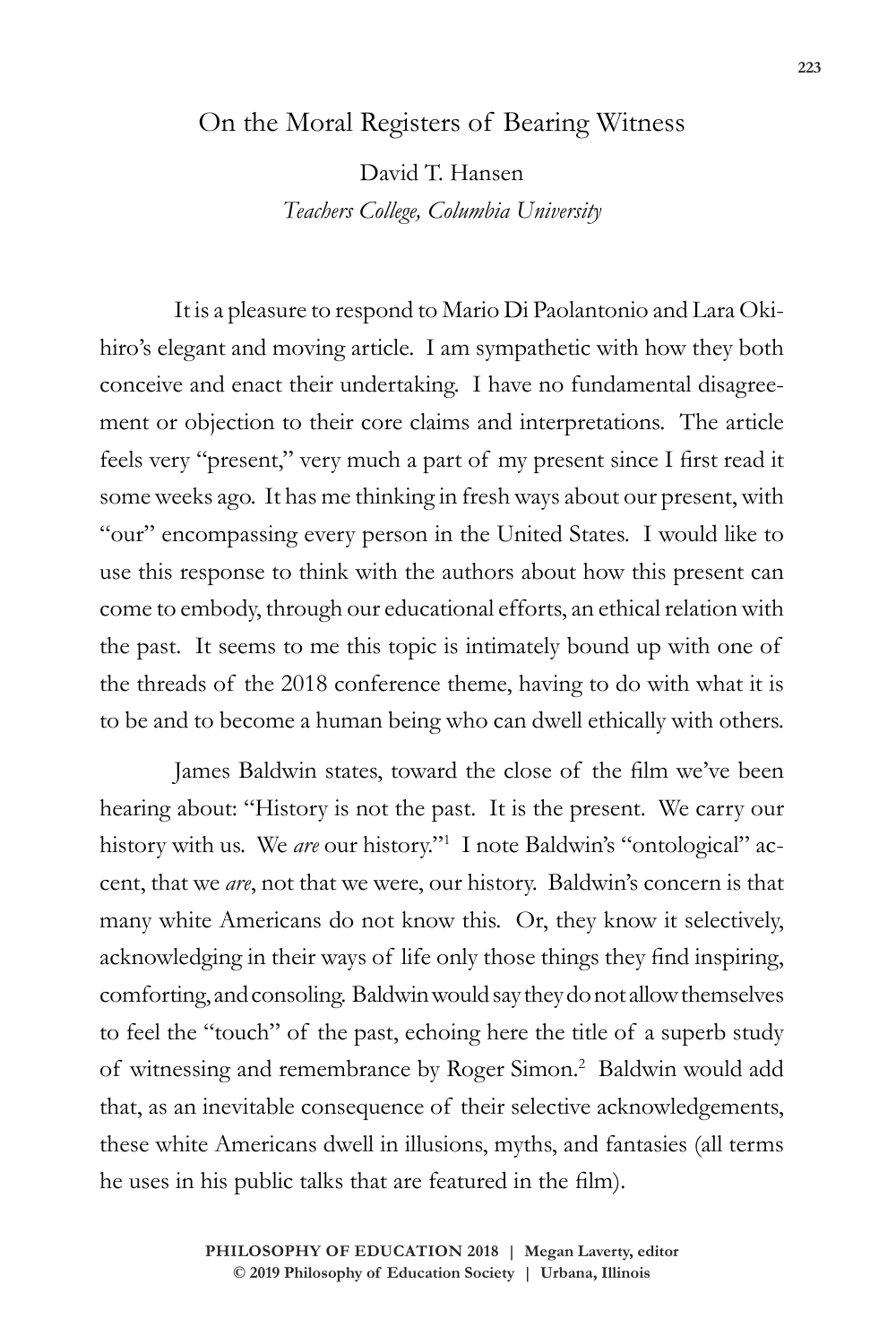A fateful ramification of this partiality is that many white children and youth appear to take on, unawares, their community's skewed narrative and outlook, and thus perpetuate the cultural pathology.

Di Paolantonio and Okihiro address in their article how Raoul Peck's film models a way of realizing – literally, *making real* – a genuine, which is to say transformative, relation with the past. They elucidate what they call "juxtapositional pedagogy," a term of art they draw from Walter Benjamin's ever-trenchant reflections on the dynamics of remembrance and forgetfulness. The authors illuminate moments in the film where Peck's narrative decisions radically juxtapose what seems "pretty and nice" with what is damningly ugly and violent. Images of consoling fantasy and of a never-never land – a land which truly has *never* been real – jar with very real images of very real racism.

As Di Paolantonio and Okihiro write, Peck "brush[es] history against the grain" of a comforting presentism. This brush, this touch, which occurs for the viewer pre-cognitively and somatically  $-$  i.e., before they can turn their eyes and minds away – can "unleash sparks" that light up realities of the past and present. As the authors put it, the juxtaposition of clashing cultural elements "emit[s] sparks that allow us to see the contours, depth and dimensions of our time." History "leaps" out of the past, it "flares up," and instantaneously propels us into awareness that the past did not have to be so, and that our present societal trajectory is neither an expression of a glorious destiny nor of a mechanistic universe, but rather of concrete, fateful choices and decisions, both made and not made. At least for a moment, we *see* that we are indeed influenced by, and implicated in, the consequences of those choices and decisions. Baldwin argues that the latter will continue to reverberate uncontrollably and sometimes violently without an intervention on our part, however modest the step each might take given their particular circumstances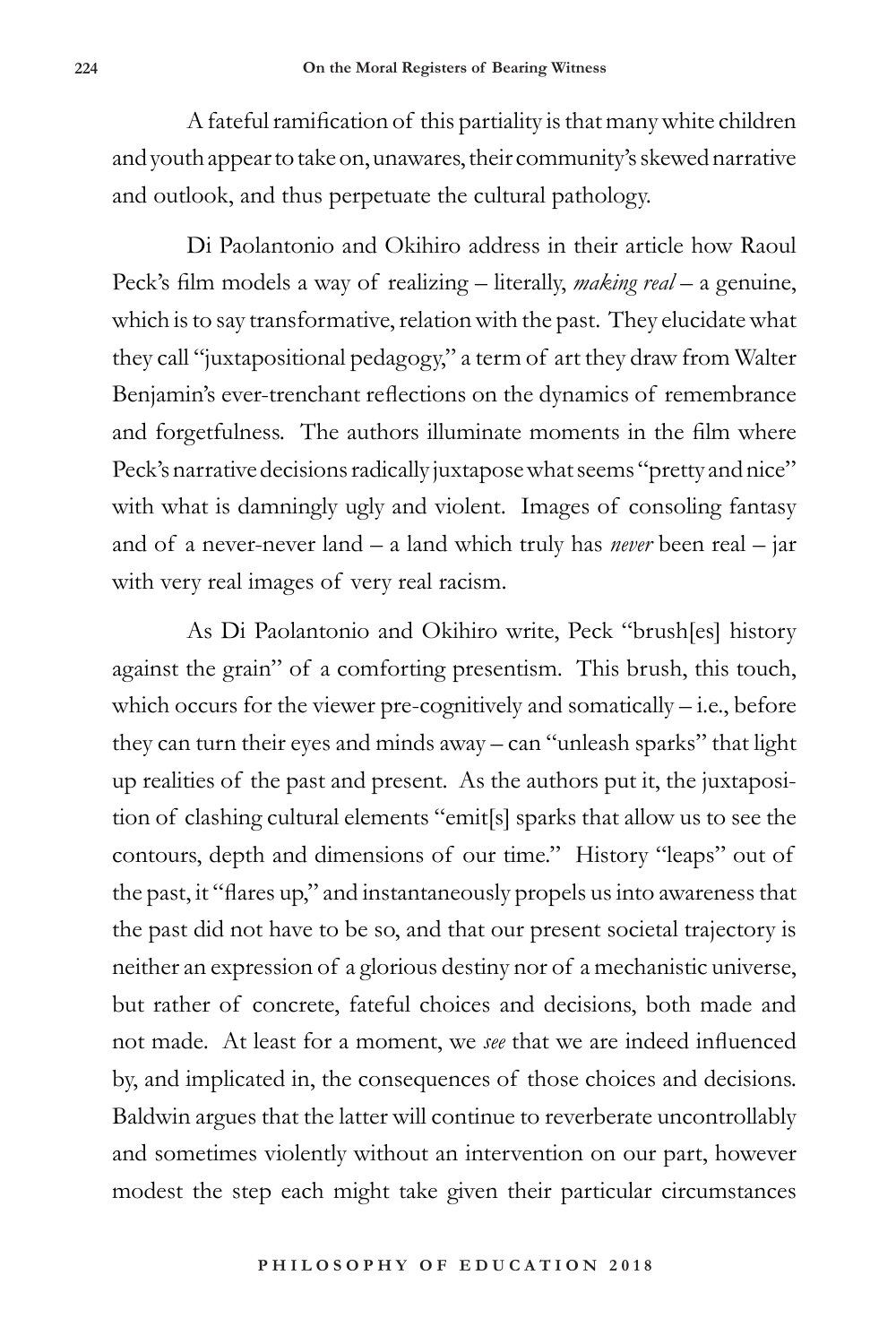and resources. Through a juxtapositional pedagogy, Di Paolantonio and Okihiro suggest, we have a chance to recognize the choice of either denying our past or reckoning with it. In confronting this choice, we may realize that we ourselves will one day be "the past." This truth can trigger questions such as: Would we like to be remembered, or are we content with being obliterated from cultural memory alongside much of our traumatic past? Do we wish our "effect," which like the pebble tossed in the sea may ripple for a long time, to be just or unjust?

These lessons can become ethical rather than solely epistemic, especially if teachers support them through other pedagogical moves. They can become not just a matter of grasping a chronology of facts while also engaging schools of historical interpretation that pivot around causes and consequences. Such familiar classroom fare remains significant and worthy of inclusion in the curriculum. However, as mentioned, the lessons from a juxtapositional pedagogy can be ethical: they can lead us outside our comforting criteria of what shall *count* as a lesson, criteria whose uncritical application will simply confirm rather than disconfirm prior expectations. In contrast, an ethical "lesson" is transformative, not necessarily in a direct sense, but indirectly through our being cast into a space we've perhaps never known before, a space where the touch of traumatic reality is *felt*. The teacher who is poised to accompany students into this space can help them stay there, metaphorically speaking, because being there will be morally unsettling if not vertiginous.

In referring to moral unsettlement, I have in mind the other platform for ethical education that the authors draw out from their experience with Baldwin's writing and Peck's film. They refer to ways in which Peck conveys, through his fusion of images and Baldwin's own words, the "irredeemable and seemingly unremitting losses that riddle 'the story of America.'" Peck achieves this through motions both bold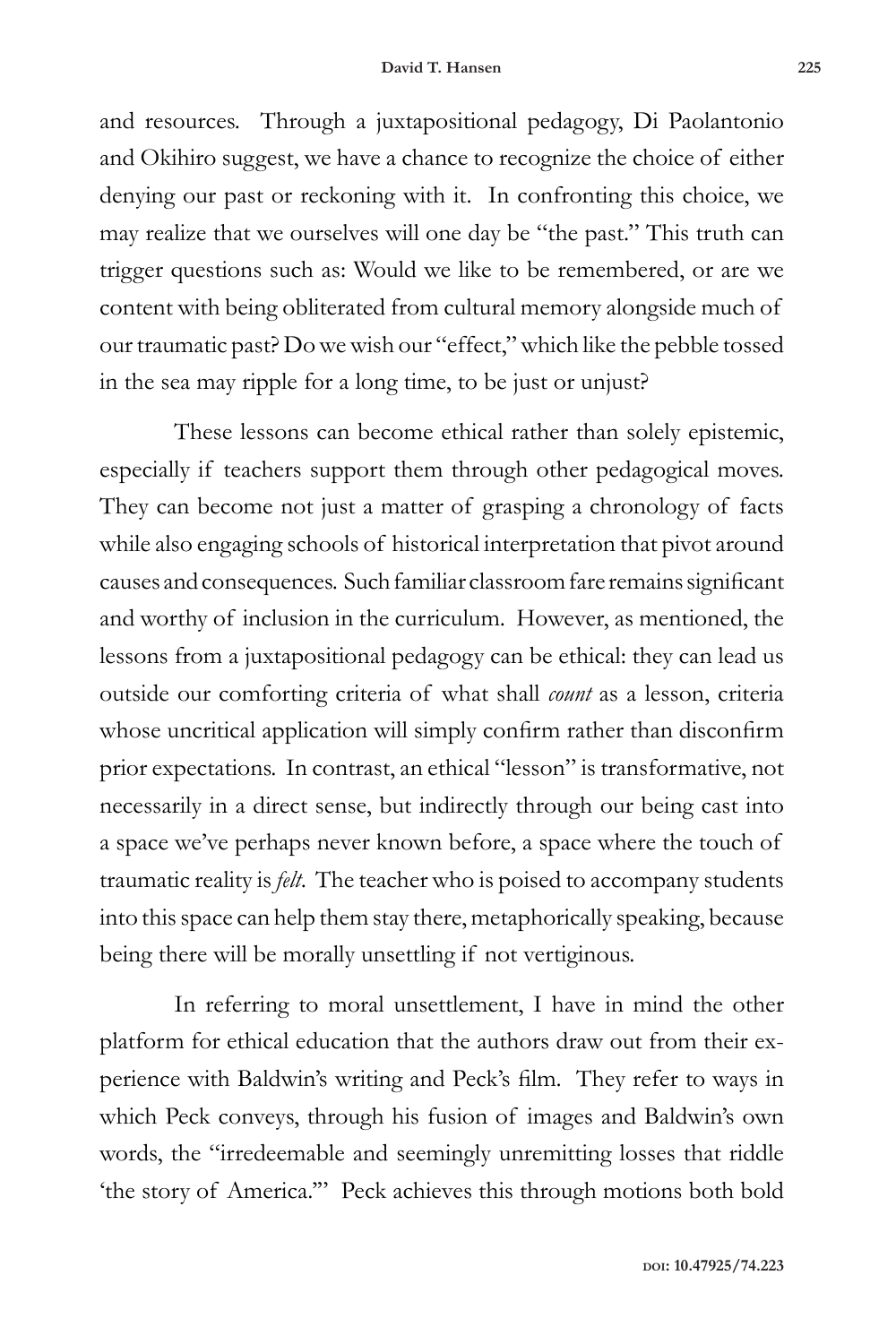and delicate. The film features endless scenes, both bold and delicate. Time and again, the film spotlights the actions and voices of Medgar Evers, Malcolm X, and Martin Luther King Jr., all murdered before the age of 40. The loss of these extraordinary human beings, and thus of all the further, incalculable good they might have accomplished for the nation, can lead – if truly faced – to a feeling of loss for which nobody, perhaps, has yet invented a name. But Baldwin gestures toward that name. The narrator in the film who is reading his words, Samuel Jackson, lends a tragic and devastating tone to Baldwin's simple (but hardly simplistic) response to the fact of the murder of Evers: he is, says Baldwin, *GONE*. *Gone – gone – gone*. I hear an echo in Baldwin's word of the Sorrow Songs of the black slaves in America. W. E. B. Du Bois argues, in his *The Souls of Black Folk*, that these songs constitute the most American of all American cultural creations.<sup>3</sup> They express a haunting, yearning, and anguished hope – "a hope not hopeless but unhopeful," writes Du Bois.<sup>4</sup>

Medgar Evers. Malcolm X. Martin Luther King Jr. Gone – gone – gone. How many times can we and our students say that word? How many times should we and they try, together, to say it? How many times might lead to a time of remembrance, and of the ethical action that can ensue in the light of remembrance? I take remembrance here to denote embodied knowledge of injustice – and of justice achieved, if only piecemeal – fused with a permanent feeling of care and concern. Remembrance fuels an ethically responsive and nonviolent engagement with the world in which we dwell. It brings into being a sense of responsibility which can grow and mature across a life.

A witness like Baldwin can help guide us into a condition of remembrance. The term "witness," it bears highlighting here, covers a broad range of activities. The witness in court attests to the facts relevant to a case. The expert witness has a different responsibility, being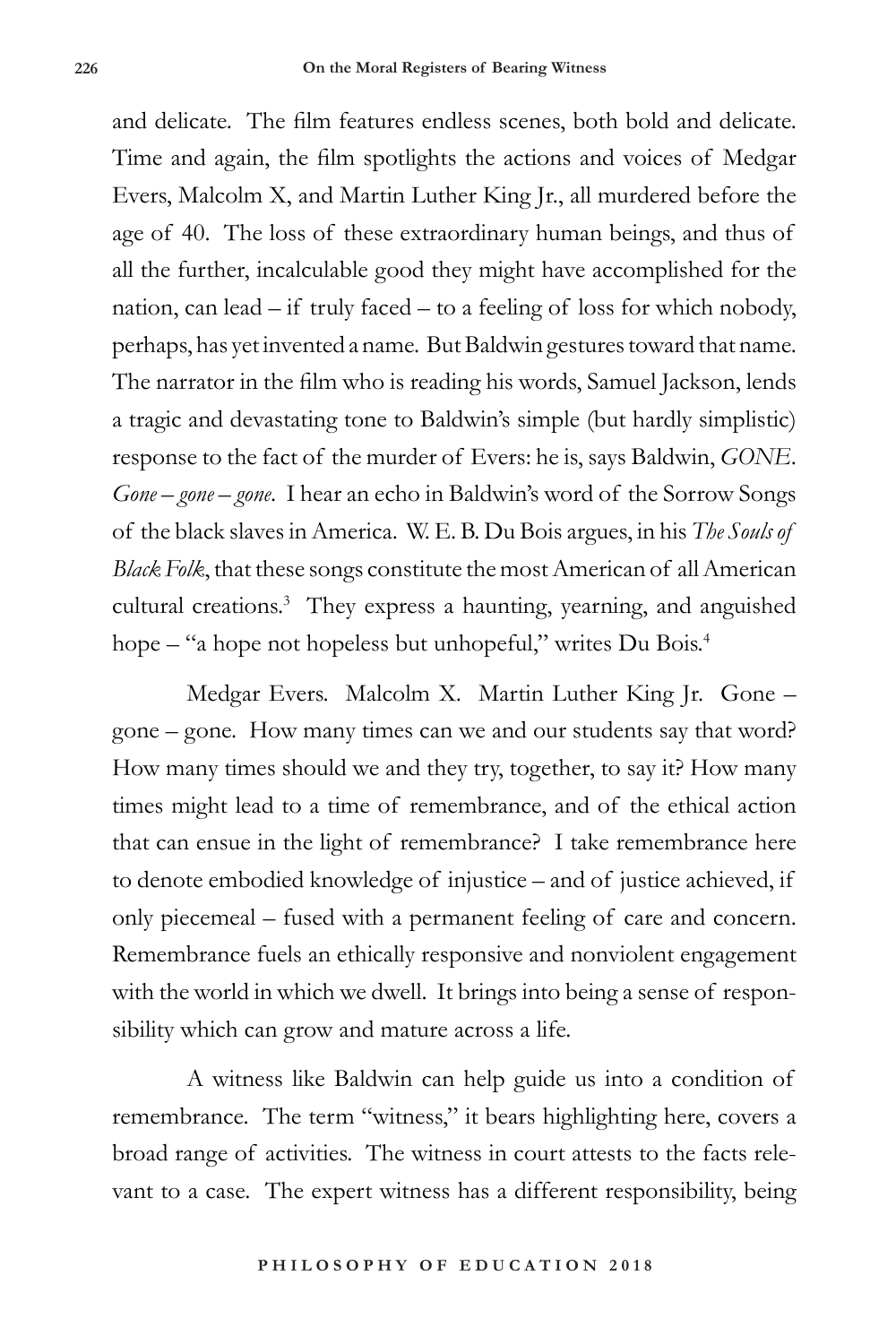called upon to offer informed interpretation rather than just facts. The witness at a wedding or a bank signs a document, attesting to the validity of what has just transpired. The religious witness speaks to spiritual insight and inspiration. The social witness dwells amidst the poor and the marginalized, publicizing their oppression and their need. The moral witness evokes the reality and the effects of large-scale trauma, calling upon people to seek justice.

Baldwin's witness incorporates aspects of these diverse forms, ranging from a rigorous attention to fact, to the prophetic, morally charged cadences of his prose. He is also, as the authors point out, a "witness-survivor," calling to mind others who have accepted that role such as Primo Levi and numerous soldier-witnesses who made it through the killing fields of war. Baldwin has born witness to the deaths and sufferings of his fellow black Americans near and far. At the same time, the very fact of his witness, as embedded in his written and spoken word, attests at once to his tenacity and to that of black Americans despite a centuries-long history of racist violence. Baldwin moves as a social and moral witness, attending both lovingly and soberly to the many-sided experience of others, including that of his three murdered friends whom he revered. He makes plain the limitations in the witness' role. He states that the line between a witness and an actor is a "thin one." "Nevertheless," he emphasizes, "the line is real."<sup>5</sup> Baldwin has not become a Black Panther, a community leader, or a preacher, and he has not organized anything. Instead, as he says: "My responsibility as a witness was to move as widely and as freely as possible" – and, above all, to write of what he witnesses, for his witness cannot be complete until heard by others.<sup>6</sup>

Similarly, most teachers and students in schools today in America will never be community organizers and leaders, and nor should we demand that of them. I don't think that's what Baldwin expects them to